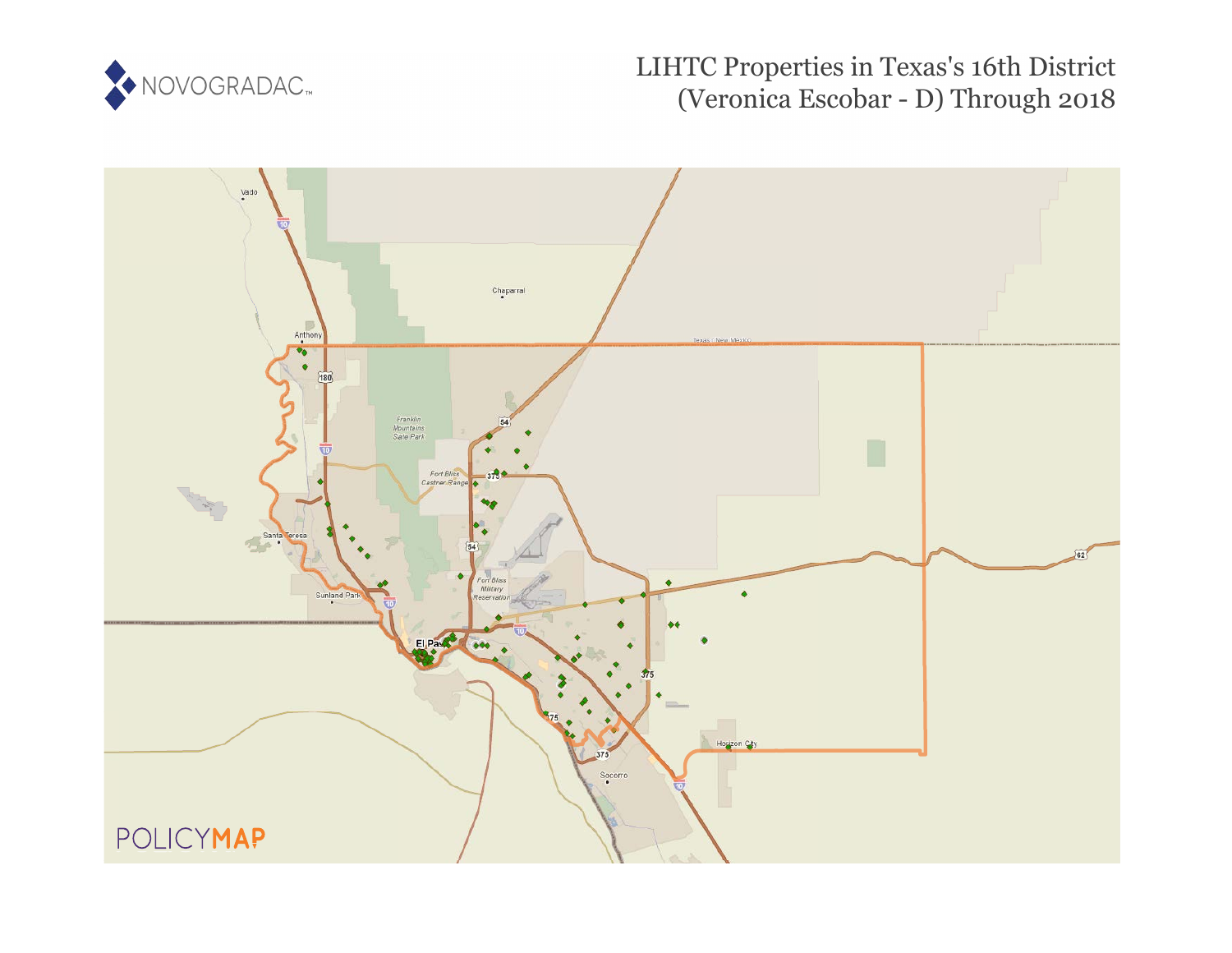| <b>Project Name</b>                               | <b>Address</b>           | <b>City</b>    | <b>State</b>             | <b>Zip Code</b> | Nonprofit<br><b>Sponsor</b> | <b>Allocation</b><br>Year | <b>Annual</b><br><b>Allocated</b><br><b>Amount</b> | <b>Year Placed</b><br>in Service | <b>Construction Type</b> | <b>Total</b><br><b>Units</b> | Low<br><b>Income</b><br><b>Units</b> | <b>Rent or</b><br><b>Income</b><br><b>Ceiling</b> | <b>Credit</b><br><b>Percentage</b> | Tax-<br><b>Exempt</b><br><b>Bond</b> | <b>HUD Multi-Family</b><br><b>Financing/Rental</b><br><b>Assistance</b> |
|---------------------------------------------------|--------------------------|----------------|--------------------------|-----------------|-----------------------------|---------------------------|----------------------------------------------------|----------------------------------|--------------------------|------------------------------|--------------------------------------|---------------------------------------------------|------------------------------------|--------------------------------------|-------------------------------------------------------------------------|
| <b>DESERT VILLAS</b>                              | 173 CORONADO RD          | <b>EL PASO</b> | $\mathcal{T}\mathcal{X}$ | 79915           | $\rm No$                    | 2009                      | $\$0$                                              | 2010                             | Not Indicated            | $\bf 94$                     | $\bf{94}$                            |                                                   | 60% AMGI Not Indicated No          |                                      |                                                                         |
| <b>SUNCREST APTS</b>                              | 611 RUBIN DR             | <b>EL PASO</b> | TX                       | 79912           | No                          | 2010                      | S <sub>0</sub>                                     | 2010                             | Not Indicated            | 100                          | 100                                  |                                                   | 60% AMGI Not Indicated             | No                                   |                                                                         |
| <b>TRES PALMAS</b>                                | 4470 RICH BEEM           | <b>EL PASO</b> | $\mathbf{T} \mathbf{X}$  | 79938           | $\rm No$                    | 2008                      | $\$0$                                              | 2010                             | New Construction         | 172                          | 172                                  | $60\%$ AMGI                                       | $70$ % present $\,$<br>value       | $_{\rm No}$                          |                                                                         |
| CANYON SQUARE VILLAGE                             | 8622 N LOOP DR           | <b>EL PASO</b> | TX                       | 79907           | $\mathbf {No}$              | 2010                      | $\boldsymbol{\mathsf{S}}\boldsymbol{\mathsf{0}}$   | 2011                             | Not Indicated            | 104                          | 104                                  |                                                   | 60% AMGI Not Indicated No          |                                      |                                                                         |
| ARTSPACE EL PASO LOFTS                            | 601 N OREGON ST          | <b>EL PASO</b> | TX                       | 79901           | No                          | 2014                      | S <sub>0</sub>                                     | Insufficient<br>Data             | New Construction         | $\mathbf 0$                  | $\bf{0}$                             |                                                   | 60% AMGI Not Indicated No          |                                      |                                                                         |
| HOMESTEAD PALMS                                   | 14597 SANTIESTEBAN<br>LN | <b>EL PASO</b> | TX                       | 79938           | No                          | 2014                      | $\boldsymbol{\mathsf{S}}\boldsymbol{\mathsf{0}}$   | Insufficient<br>Data             | New Construction         | $\bf{0}$                     | $\bf{0}$                             |                                                   | 60% AMGI Not Indicated             | No                                   |                                                                         |
| TAYS                                              | 2114 MAGOFFIN AVE        | <b>EL PASO</b> | TX                       | 79901           | No                          | 2014                      | $\boldsymbol{\mathsf{S}}\boldsymbol{\mathsf{0}}$   | Insufficient<br>Data             | <b>New Construction</b>  | $\bf{0}$                     | $\bf{0}$                             |                                                   | 60% AMGI Not Indicated No          |                                      |                                                                         |
| <b>CANUTILLO PALMS</b>                            | 365 LA PUESTA DR         | <b>EL PASO</b> | TX                       | 79932           | No                          | 2008                      | $\boldsymbol{\mathsf{S}}\boldsymbol{\mathsf{0}}$   | Insufficient<br>Data             | Not Indicated            | 172                          | 172                                  |                                                   | 60% AMGI Not Indicated             | No                                   |                                                                         |
| <b>ALAMITO TERRACE APTS</b>                       | 509 S ST VRAIN ST        | <b>EL PASO</b> | TX                       | 79901           |                             | Insufficient<br>Data      | $\$0$                                              | Insufficient<br>Data             | Not Indicated            | 76                           | $\mathbf 0$                          |                                                   | Not Indicated                      |                                      |                                                                         |
| NORTH DESERT PALMS                                | 11001 DYER ST            | <b>EL PASO</b> | TX                       | 79934           | No                          | 2013                      | $\boldsymbol{\mathsf{S}}\boldsymbol{\mathsf{0}}$   | Insufficient<br>Data             | Not Indicated            | 152                          | 70                                   |                                                   | 60% AMGI Not Indicated No          |                                      |                                                                         |
| <b>EL NIDO APTS</b>                               | 204 ALICIA DR            | EL PASO        | TX                       | 79905           |                             | Insufficient<br>Data      | $\$0$                                              | Insufficient<br>Data             | Not Indicated            | 103                          | $\mathbf 0$                          |                                                   | Not Indicated                      |                                      |                                                                         |
| JOSE ANTONIO ESCAJEDA APTS 204 ALICIA DR          |                          | <b>EL PASO</b> | TX                       | 79905           |                             | Insufficient<br>Data      | ${\bf S0}$                                         | Insufficient<br>Data             | Not Indicated            | 88                           | $\bf{0}$                             |                                                   | Not Indicated                      |                                      |                                                                         |
| MEADOWBROOK TOWNHOMES, 11520 VISTA DEL SOL<br>LTD | DR                       | <b>EL PASO</b> | TX                       | 79936           |                             | Insufficient<br>Data      | $\$0$                                              | Insufficient<br>Data             | Not Indicated            | 24                           | $\boldsymbol{0}$                     |                                                   | Not Indicated                      |                                      |                                                                         |
| NCDO HOUSING LTD                                  | 5250 WREN AVE            | <b>EL PASO</b> | TX                       | 79924           |                             | Insufficient<br>Data      | ${\bf S0}$                                         | Insufficient<br>Data             | Not Indicated            | $31\,$                       | $\mathbf 0$                          |                                                   | Not Indicated                      |                                      |                                                                         |

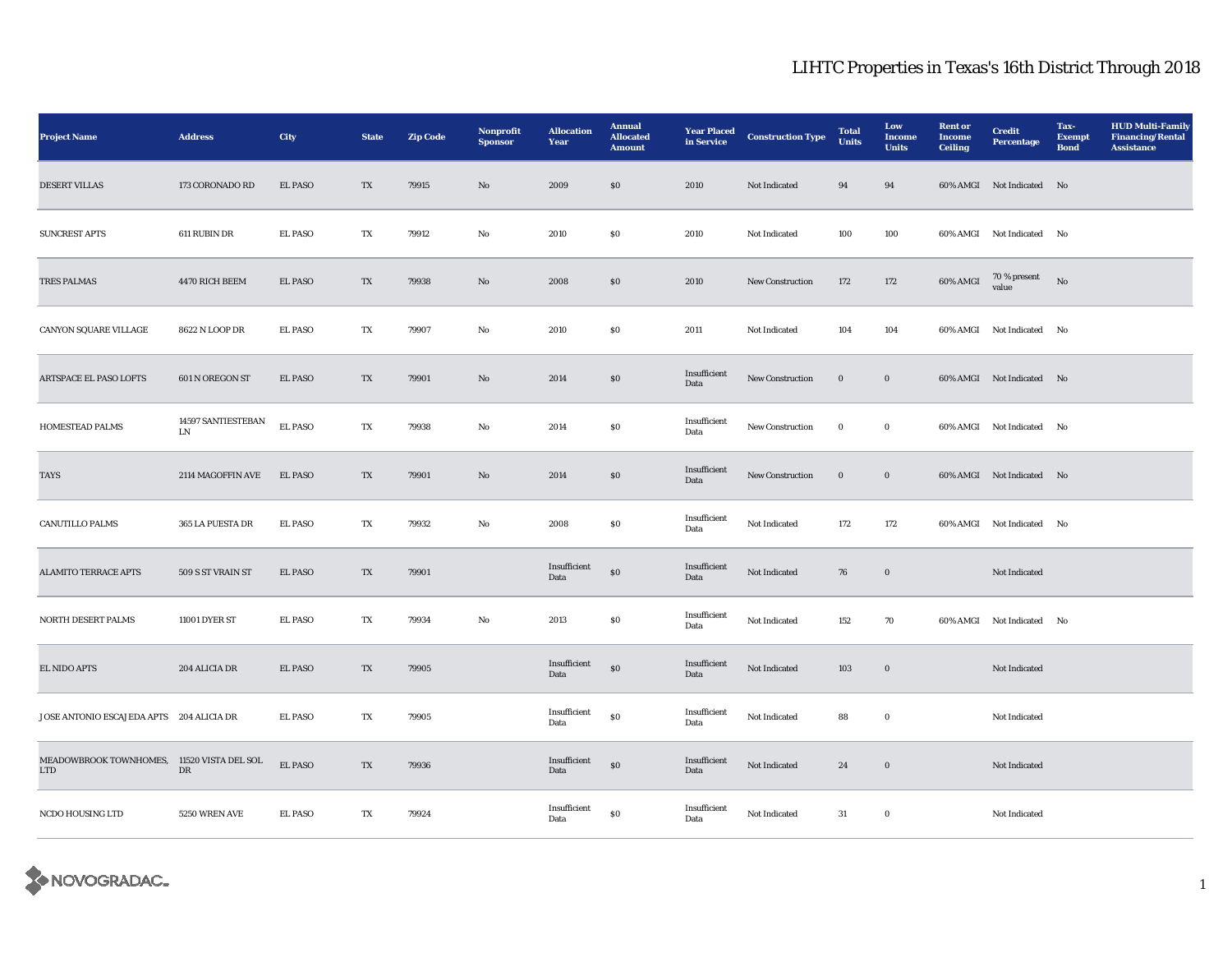| <b>Project Name</b>                           | <b>Address</b>                    | City           | <b>State</b>             | <b>Zip Code</b> | Nonprofit<br><b>Sponsor</b> | <b>Allocation</b><br>Year | <b>Annual</b><br><b>Allocated</b><br><b>Amount</b> | <b>Year Placed</b><br>in Service | <b>Construction Type</b>  | <b>Total</b><br><b>Units</b> | Low<br><b>Income</b><br><b>Units</b> | <b>Rent or</b><br><b>Income</b><br><b>Ceiling</b> | <b>Credit</b><br><b>Percentage</b> | Tax-<br><b>Exempt</b><br><b>Bond</b> | <b>HUD Multi-Family</b><br><b>Financing/Rental</b><br><b>Assistance</b> |
|-----------------------------------------------|-----------------------------------|----------------|--------------------------|-----------------|-----------------------------|---------------------------|----------------------------------------------------|----------------------------------|---------------------------|------------------------------|--------------------------------------|---------------------------------------------------|------------------------------------|--------------------------------------|-------------------------------------------------------------------------|
| FRANKLIN PLACE TOWNHOMES 600 BELVIDERE ST     |                                   | EL PASO        | $\mathcal{T}\mathcal{X}$ | 79912           | $\rm No$                    | 1998                      | $\bf{S0}$                                          | 1999                             | New Construction          | $\bf{96}$                    | $\bf{96}$                            |                                                   | 70 % present<br>value              | $_{\rm No}$                          |                                                                         |
| <b>LEE SENIORS LTD</b>                        | 2965 LEE BLVD                     | <b>EL PASO</b> | TX                       | 79936           | No                          | 1998                      | $\$0$                                              | 1999                             | New Construction          | 19                           | 19                                   |                                                   | 70 % present<br>value              | No                                   |                                                                         |
| PRADO LTD                                     | 151 S PRADO RD                    | EL PASO        | $\mathcal{T}\mathcal{X}$ | 79907           | Yes                         | 1997                      | $\bf{S0}$                                          | 1999                             | New Construction          | $\bf{64}$                    | $\bf{64}$                            |                                                   | 70 % present<br>value              | $_{\rm No}$                          |                                                                         |
| WESTERN CAROLINA LTD                          | 900 N CAROLINA DR                 | <b>EL PASO</b> | TX                       | 79915           | No                          | 1997                      | $\$0$                                              | 1999                             | New Construction          | 56                           | 56                                   |                                                   | 70 % present<br>value              | $_{\rm No}$                          |                                                                         |
| <b>WESTERN CROSBY LTD</b>                     | 5010 RAYMOND TELLES EL PASO<br>DR |                | TX                       | 79924           | $\mathbf{N}\mathbf{o}$      | 1997                      | $\$0$                                              | 1999                             | New Construction          | 56                           | 56                                   |                                                   | 70 % present<br>value              | $_{\rm No}$                          |                                                                         |
| <b>CORONA DEL VALLE</b>                       | 5453 RIDGE ST                     | <b>EL PASO</b> | TX                       | 79932           | No                          | 1994                      | $\$0$                                              | 2000                             | <b>New Construction</b>   | 100                          | 100                                  |                                                   | 70 % present<br>value              |                                      |                                                                         |
| <b>WESTERN GALLAGHER I</b>                    | <b>450 GALLAGHER ST</b>           | <b>EL PASO</b> | TX                       | 79915           | No                          | 1997                      | \$0                                                | 2000                             | New Construction          | 20                           | 20                                   |                                                   | 70 % present<br>value              | $_{\rm No}$                          |                                                                         |
| <b>TIGUA VILLAGE APTS</b>                     | 8017 SAN JOSE RD                  | <b>EL PASO</b> | TX                       | 79915           | No                          | 1999                      | $\$0$                                              | 2001                             | Acquisition and Rehab 186 |                              | 186                                  |                                                   | 30 % present<br>value              | Yes                                  |                                                                         |
| ARROWHEAD PLACE LTD                           | 5051 TROJAN DR                    | <b>EL PASO</b> | TX                       | 79924           |                             | 2001                      | \$0                                                | 2002                             | Not Indicated             | 24                           | 24                                   |                                                   | Not Indicated                      |                                      |                                                                         |
| CACTUS ROSE, LTD                              | 225 POPLAR ST                     | <b>ANTHONY</b> | TX                       | 79821           |                             | 2001                      | ${\bf S0}$                                         | 2002                             | Not Indicated             | 26                           | 26                                   |                                                   | Not Indicated                      |                                      |                                                                         |
| MOUNTAIN HEIGHTS LTD                          | 3575 LINCOLN AVE                  | <b>EL PASO</b> | TX                       | 79930           |                             | 2000                      | \$0                                                | 2002                             | Not Indicated             | 31                           | $31\,$                               |                                                   | Not Indicated                      |                                      |                                                                         |
| PATRIOT HILLS LTD                             | 5725 FAIRBANKS DR                 | <b>EL PASO</b> | TX                       | 79924           |                             | 2000                      | ${\bf S0}$                                         | 2002                             | Not Indicated             | 22                           | 22                                   |                                                   | Not Indicated                      |                                      |                                                                         |
| BIENVIVIR PARKSIDE SENIOR<br><b>COMMUNITY</b> | 11530 VISTA DEL SOL<br>DR         | <b>EL PASO</b> | TX                       | 79936           | No                          | 2001                      | \$0                                                | 2003                             | <b>New Construction</b>   | 56                           | 56                                   |                                                   | 70 % present<br>value              | $\rm No$                             |                                                                         |
| <b>COOPERSTOWN APTS</b>                       | 5001 SEAN HAGGERTY<br>$_{\rm DR}$ | <b>EL PASO</b> | TX                       | 79924           | No                          | 2001                      | $\$0$                                              | 2003                             | New Construction          | 16                           | 16                                   |                                                   | 70 % present<br>value              | $_{\rm No}$                          |                                                                         |

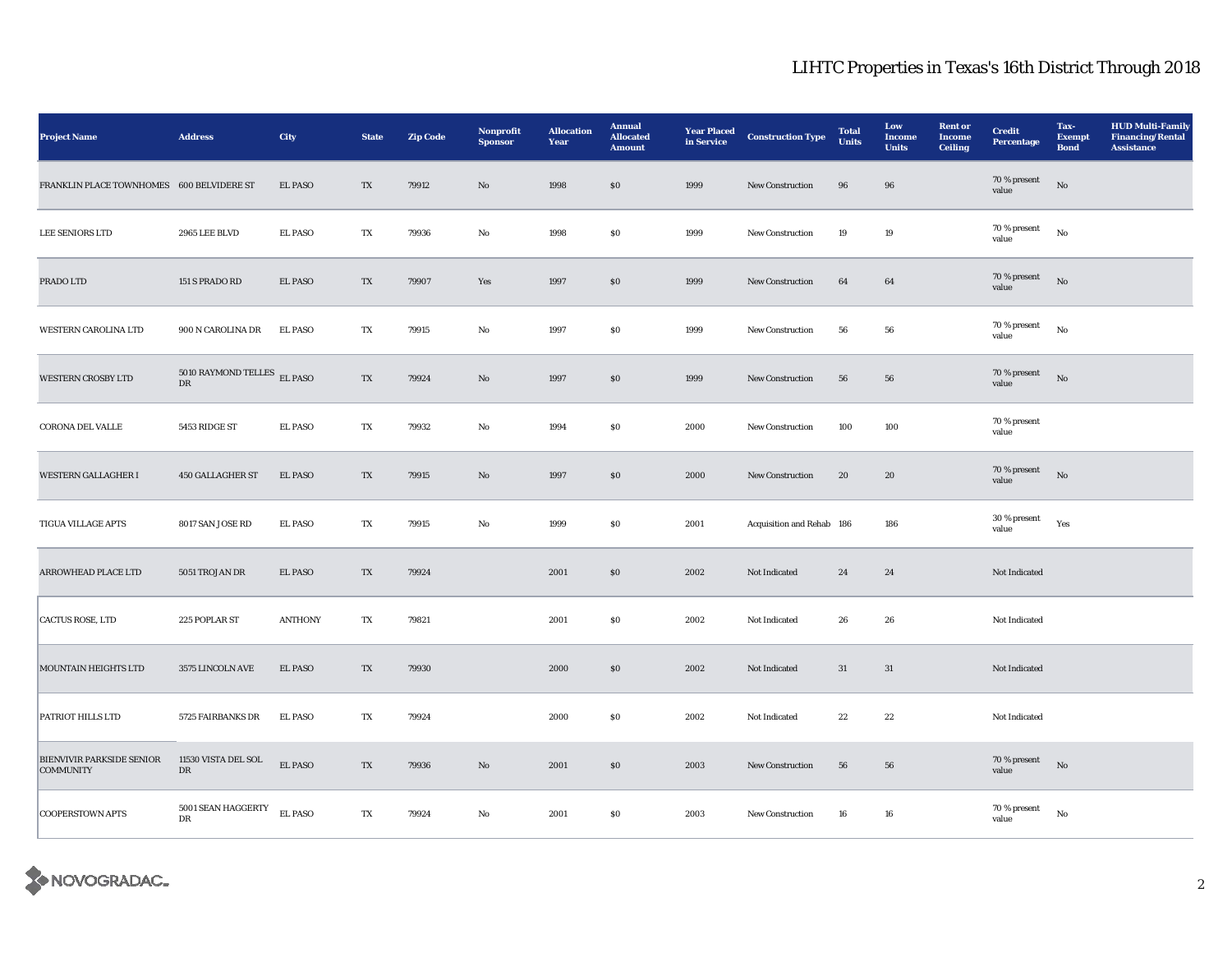| <b>Project Name</b>                        | <b>Address</b>                    | City           | <b>State</b>            | <b>Zip Code</b> | Nonprofit<br><b>Sponsor</b> | <b>Allocation</b><br>Year | <b>Annual</b><br><b>Allocated</b><br><b>Amount</b> | <b>Year Placed</b><br>in Service | <b>Construction Type</b>  | <b>Total</b><br>Units | Low<br><b>Income</b><br><b>Units</b> | <b>Rent or</b><br><b>Income</b><br><b>Ceiling</b> | <b>Credit</b><br><b>Percentage</b> | Tax-<br><b>Exempt</b><br><b>Bond</b> | <b>HUD Multi-Family</b><br><b>Financing/Rental</b><br><b>Assistance</b> |
|--------------------------------------------|-----------------------------------|----------------|-------------------------|-----------------|-----------------------------|---------------------------|----------------------------------------------------|----------------------------------|---------------------------|-----------------------|--------------------------------------|---------------------------------------------------|------------------------------------|--------------------------------------|-------------------------------------------------------------------------|
| GATEWAY EAST APTS (EL PASO) 1222 GILES RD  |                                   | <b>EL PASO</b> | $\mathbf{T}\mathbf{X}$  | 79915           | $\rm No$                    | 2002                      | $\boldsymbol{\mathsf{S}}\boldsymbol{\mathsf{O}}$   | 2003                             | Acquisition and Rehab 104 |                       | 104                                  |                                                   | 70 % present<br>value              | $_{\rm No}$                          |                                                                         |
| GERONIMO TRAIL TOWNHOMES 1401 GERONIMO DR  |                                   | <b>EL PASO</b> | TX                      | 79925           | No                          | 2002                      | $\$0$                                              | 2003                             | Acquisition and Rehab 22  |                       | $\bf{22}$                            |                                                   | 70 % present<br>value              | No                                   |                                                                         |
| SOUTH COOPERSTOWN APTS                     | 5010 SEAN HAGGERTY<br>$_{\rm DR}$ | EL PASO        | TX                      | 79924           | $\rm No$                    | 2001                      | $\$0$                                              | 2003                             | New Construction          | ${\bf 20}$            | 20                                   |                                                   | 70 % present<br>value              | $_{\rm No}$                          |                                                                         |
| <b>SUNSET PALMS APTS</b>                   | 6149 S DESERT BLVD                | <b>EL PASO</b> | TX                      | 79932           | $\rm\bf No$                 | 2001                      | ${\bf S0}$                                         | 2003                             | New Construction          | 36                    | ${\bf 36}$                           |                                                   | 70 % present<br>value              | $_{\rm No}$                          |                                                                         |
| WESTERN SUNSHINE PASS LTD 1421 GERONIMO DR |                                   | <b>EL PASO</b> | TX                      | 79925           | $\mathbf{N}\mathbf{o}$      | 2001                      | \$0\$                                              | 2003                             | <b>New Construction</b>   | 36                    | 36                                   |                                                   | 70 % present<br>value              | No                                   |                                                                         |
| <b>BURGUNDY PALMS</b>                      | 9395 BETEL DR                     | <b>EL PASO</b> | $\mathbf{T} \mathbf{X}$ | 79907           | $\rm\bf No$                 | 2002                      | ${\bf S0}$                                         | 2004                             | New Construction          | 100                   | 100                                  |                                                   | 70 % present<br>value              | $_{\rm No}$                          |                                                                         |
| <b>CASTNER PALMS</b>                       | 4651 COHEN AVE                    | <b>EL PASO</b> | TX                      | 79924           | $\mathbf{N}\mathbf{o}$      | 2002                      | \$0\$                                              | 2004                             | <b>New Construction</b>   | 100                   | 100                                  |                                                   | 70 % present<br>value              | No                                   |                                                                         |
| PUEBLO MONTANA                             | 12060 MONTANA AVE                 | <b>EL PASO</b> | TX                      | 79936           | No                          | 2002                      | $\boldsymbol{\mathsf{S}}\boldsymbol{\mathsf{O}}$   | 2004                             | <b>New Construction</b>   | 36                    | 36                                   |                                                   | 70 % present<br>value              | $_{\rm No}$                          |                                                                         |
| WHISPERING SANDS TOWNHOME 500 OMAR ST      |                                   | <b>ANTHONY</b> | TX                      | 79821           | $\mathbf{No}$               | 2003                      | $\$0$                                              | 2004                             | New Construction          | 36                    | ${\bf 36}$                           |                                                   | 70 % present<br>value              | $\rm No$                             |                                                                         |
| <b>CAPISTRANO PALMS</b>                    | 8655 ADRIANA CT                   | <b>EL PASO</b> | TX                      | 79907           | No                          | 2003                      | $\$0$                                              | 2005                             | New Construction          | 112                   | 95                                   |                                                   | 70 % present<br>value              | No                                   |                                                                         |
| <b>CEDAR OAK TOWNHOMES</b>                 | 1480 CEDAR OAK DR                 | <b>EL PASO</b> | TX                      | 79936           | No                          | 2004                      | $\bf{S0}$                                          | 2005                             | New Construction          | 160                   | 128                                  |                                                   | 70 % present<br>value              | No                                   |                                                                         |
| <b>CIEN PALMAS</b>                         | 7845 LILAC WAY                    | <b>EL PASO</b> | TX                      | 79915           | No                          | 2003                      | $\$0$                                              | 2005                             | Acquisition and Rehab 150 |                       | 150                                  |                                                   | 70 % present<br>value              | No                                   |                                                                         |
| <b>DESERT BREEZE</b>                       | 14700 CACTUS VIEW CT EL PASO      |                | TX                      | 79928           | $\mathbf{No}$               | 2003                      | $\$0$                                              | 2005                             | New Construction          | 36                    | ${\bf 36}$                           |                                                   | 70 % present<br>value              | No                                   |                                                                         |
| <b>TROPICANA PALMS</b>                     | <b>3710 LEE BLVD</b>              | <b>EL PASO</b> | TX                      | 79936           | No                          | 2003                      | ${\bf S0}$                                         | 2005                             | New Construction          | 112                   | 95                                   |                                                   | $70\,\%$ present<br>value          | $_{\rm No}$                          |                                                                         |

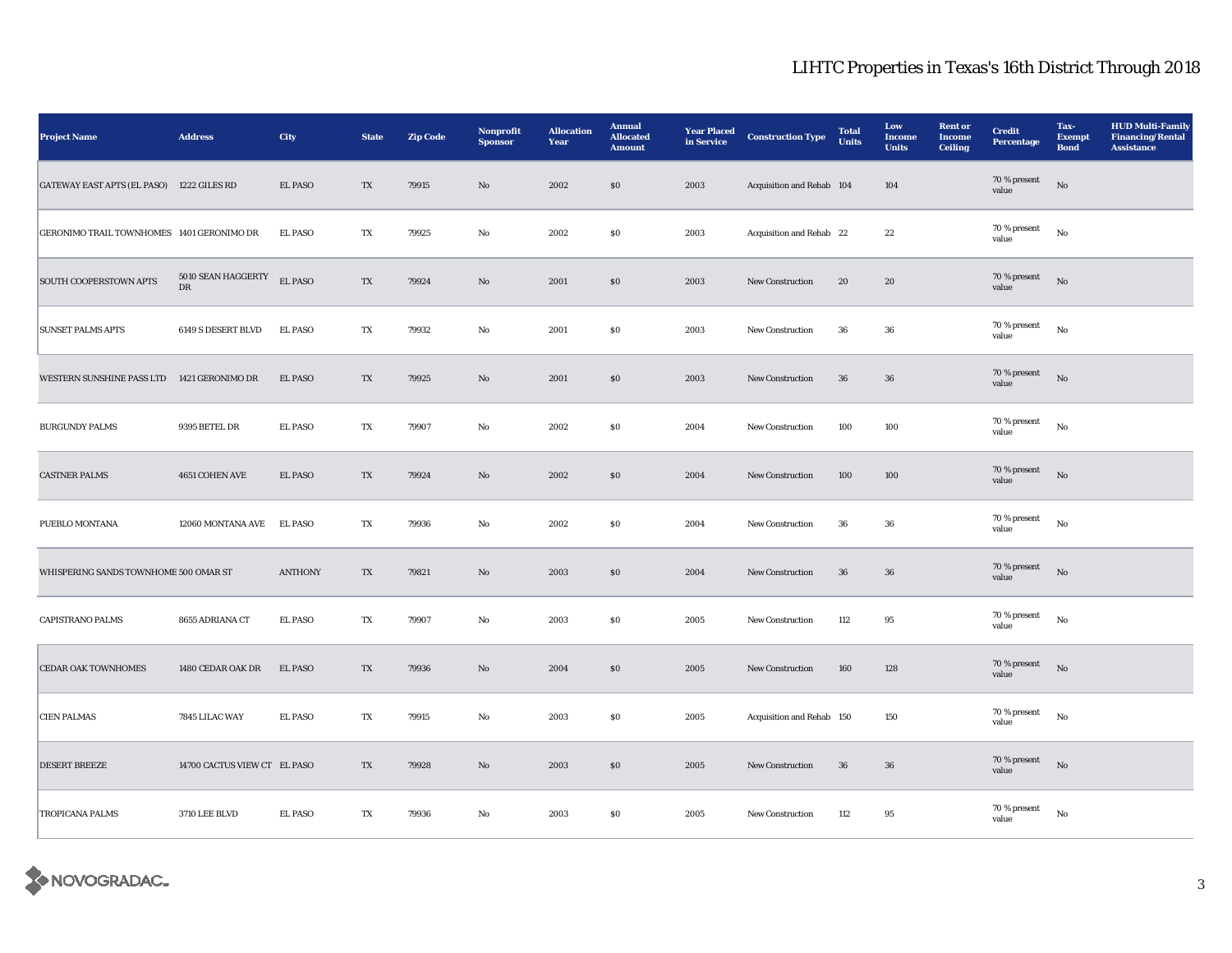| <b>Project Name</b>                      | <b>Address</b>                             | City           | <b>State</b>            | <b>Zip Code</b> | Nonprofit<br><b>Sponsor</b> | <b>Allocation</b><br>Year | <b>Annual</b><br><b>Allocated</b><br><b>Amount</b> | <b>Year Placed</b><br>in Service | <b>Construction Type</b>  | <b>Total</b><br><b>Units</b> | Low<br>Income<br><b>Units</b> | <b>Rent or</b><br><b>Income</b><br><b>Ceiling</b> | <b>Credit</b><br><b>Percentage</b> | Tax-<br><b>Exempt</b><br><b>Bond</b> | <b>HUD Multi-Family</b><br><b>Financing/Rental</b><br><b>Assistance</b> |
|------------------------------------------|--------------------------------------------|----------------|-------------------------|-----------------|-----------------------------|---------------------------|----------------------------------------------------|----------------------------------|---------------------------|------------------------------|-------------------------------|---------------------------------------------------|------------------------------------|--------------------------------------|-------------------------------------------------------------------------|
| <b>DIANA PALMS</b>                       | 4741 JOEL DR                               | EL PASO        | TX                      | 79924           |                             | 2004                      | \$211,474                                          | 2006                             | New Construction          | $36\,$                       | ${\bf 36}$                    | 60% AMGI                                          | 70 % present<br>value              |                                      |                                                                         |
| <b>AMERICAS PALMS</b>                    | 12310 LORENZO RUIZ<br>$\operatorname{AVE}$ | <b>EL PASO</b> | TX                      | 79936           |                             | 2004                      | \$667,234                                          | 2006                             | <b>New Construction</b>   | 112                          | 112                           | 60% AMGI                                          | 70 % present<br>value              |                                      |                                                                         |
| LINDA VISTA APTS                         | <b>4866 HERCULES AVE</b>                   | <b>EL PASO</b> | $\mathbf{T} \mathbf{X}$ | 79904           | Yes                         | 2005                      | \$296,225                                          | 2006                             | New Construction          | $36\,$                       | ${\bf 36}$                    | $60\%$ AMGI                                       | 70 % present<br>value              |                                      |                                                                         |
| <b>AMBERWOOD APTS</b>                    | 5249 WREN AVE                              | <b>EL PASO</b> | TX                      | 79924           | No                          | 2006                      | \$489,934                                          | 2007                             | Acquisition and Rehab 310 |                              | 310                           | 60% AMGI                                          | $30$ % present<br>value            | Yes                                  |                                                                         |
| <b>DEER PALMS</b>                        | 6350 DEER AVE                              | <b>EL PASO</b> | TX                      | 79924           | $\rm No$                    | 2005                      | \$844,082                                          | 2007                             | New Construction          | 152                          | 152                           | $60\%$ AMGI                                       | $70\,\%$ present<br>value          | $_{\rm No}$                          |                                                                         |
| NORTH MOUNTAIN VILLAGE                   | 9435 DIANA DR                              | <b>EL PASO</b> | TX                      | 79924           | No                          | 2005                      | \$1,102,540                                        | 2007                             | New Construction          | 200                          | 200                           | 60% AMGI                                          | $70\,\%$ present<br>value          | $_{\rm No}$                          |                                                                         |
| <b>PASEO PALMS</b>                       | 910 SUN FIRE ST                            | <b>EL PASO</b> | TX                      | 79928           |                             | Insufficient<br>Data      | ${\bf S0}$                                         | Insufficient<br>Data             | Not Indicated             | 180                          | $\boldsymbol{0}$              |                                                   | Not Indicated                      |                                      |                                                                         |
| <b>PATRIOT PALMS</b>                     | 4980 SEAN HAGGERTY<br>DR                   | <b>EL PASO</b> | TX                      | 79934           |                             | Insufficient<br>Data      | $\$0$                                              | Insufficient<br>Data             | Not Indicated             | 188                          | $\bf{0}$                      |                                                   | Not Indicated                      |                                      |                                                                         |
| SIERRA VISTA APTS - EL PASO              | 10501 MONTWOOD DR EL PASO                  |                | TX                      | 79935           |                             | Insufficient<br>Data      | $\$0$                                              | Insufficient<br>Data             | Not Indicated             | 106                          | $\bf{0}$                      |                                                   | Not Indicated                      |                                      |                                                                         |
| <b>SPANISH CREEK TOWNHOMES</b>           | 610 N LEE TREVINO DR EL PASO               |                | TX                      | 79907           |                             | Insufficient<br>Data      | $\$0$                                              | Insufficient<br>Data             | Not Indicated             | 129                          | $\bf{0}$                      |                                                   | Not Indicated                      |                                      |                                                                         |
| WESTERN EASTSIDE SENIORS,<br><b>LTD</b>  | <b>2975 LEE BLVD</b>                       | <b>EL PASO</b> | TX                      | 79936           |                             | Insufficient<br>Data      | $\$0$                                              | Insufficient<br>Data             | Not Indicated             | 19                           | $\boldsymbol{0}$              |                                                   | Not Indicated                      |                                      |                                                                         |
| WESTERN GALLAGHER II                     | <b>450 GALLAGHER ST</b>                    | <b>EL PASO</b> | TX                      | 79915           |                             | Insufficient<br>Data      | $\bf{S0}$                                          | Insufficient<br>Data             | Not Indicated             | 9                            | $\mathbf 0$                   |                                                   | Not Indicated                      |                                      |                                                                         |
| WOODCHASE SENIOR COMMUNIT 8410 TIGRIS DR |                                            | <b>EL PASO</b> | TX                      | 79907           |                             | Insufficient<br>Data      | $\$0$                                              | Insufficient<br>Data             | Not Indicated             | 128                          | $\mathbf 0$                   |                                                   | Not Indicated                      |                                      |                                                                         |
| <b>DYER PALMS</b>                        | 10551 DYER STREET                          | <b>EL PASO</b> | TX                      | 79924           | No                          | 2015                      | $\$0$                                              | Insufficient<br>Data             | Acquisition and Rehab 152 |                              | 120                           | 60% AMGI TCEP only                                |                                    | No                                   | No                                                                      |

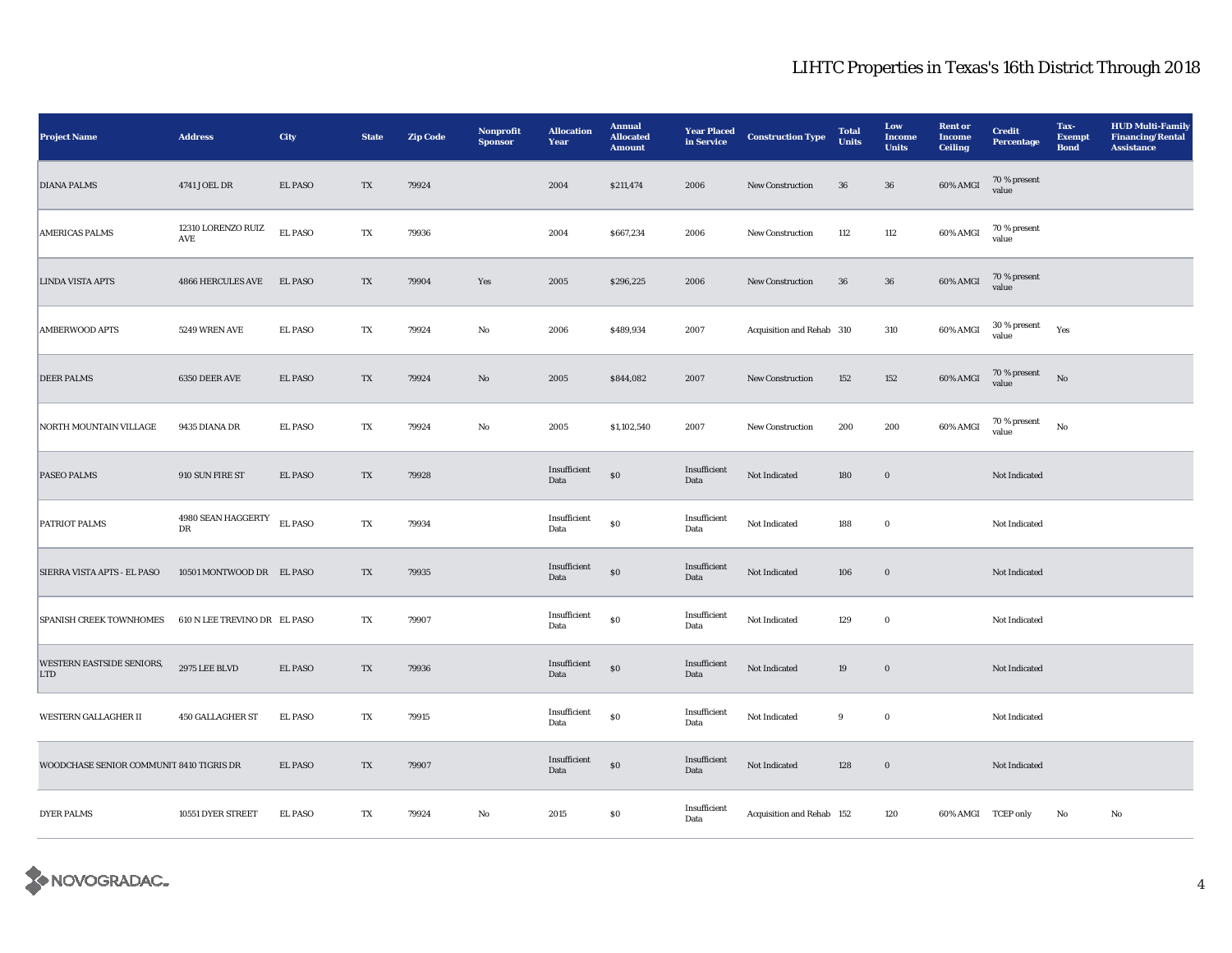| <b>Project Name</b>                               | <b>Address</b>                                                                  | <b>City</b>    | <b>State</b> | <b>Zip Code</b> | Nonprofit<br><b>Sponsor</b> | <b>Allocation</b><br>Year | <b>Annual</b><br><b>Allocated</b><br><b>Amount</b> | <b>Year Placed</b><br>in Service | <b>Construction Type</b>  | <b>Total</b><br><b>Units</b> | Low<br><b>Income</b><br><b>Units</b> | <b>Rent or</b><br><b>Income</b><br><b>Ceiling</b> | <b>Credit</b><br><b>Percentage</b> | Tax-<br><b>Exempt</b><br><b>Bond</b> | <b>HUD Multi-Family</b><br><b>Financing/Rental</b><br><b>Assistance</b> |
|---------------------------------------------------|---------------------------------------------------------------------------------|----------------|--------------|-----------------|-----------------------------|---------------------------|----------------------------------------------------|----------------------------------|---------------------------|------------------------------|--------------------------------------|---------------------------------------------------|------------------------------------|--------------------------------------|-------------------------------------------------------------------------|
| <b>GOOD SAMARITAN TOWERS</b>                      | 7750 LILAC WAY                                                                  | <b>EL PASO</b> | TX           | 79915           | No                          | 2015                      | \$0\$                                              | Insufficient<br>Data             | Acquisition and Rehab 100 |                              | 100                                  | 60% AMGI TCEP only                                |                                    | $\mathbf{N}\mathbf{o}$               | No                                                                      |
| <b>SHERMAN PLAZA</b>                              | 4528 BLANCO AVE                                                                 | <b>EL PASO</b> | TX           | 79905           | $\rm No$                    | 2015                      | \$0\$                                              | Insufficient<br>Data             | Acquisition and Rehab 178 |                              | 178                                  | 60% AMGI TCEP only                                |                                    | $\rm No$                             | No                                                                      |
| THOMAS WESTFALL MEMORIAL<br><b>APARTMENTS</b>     | 10700 VISTA DEL SOL EL PASO                                                     |                | TX           | 79925           | No                          | 2015                      | \$0\$                                              | Insufficient<br>Data             | Acquisition and Rehab 90  |                              | 90                                   | 60% AMGI TCEP only                                |                                    | No                                   | No                                                                      |
| <b>CHARLES R. MOREHEAD</b><br><b>APARTMENTS</b>   | 6 SITES NEAR 6TH AND<br>PARK IN SEGUNDO<br><b>BARRIO</b><br><b>NEIGHBORHOOD</b> | <b>EL PASO</b> | TX           | 79901           | No                          | 2016                      | \$0\$                                              | Insufficient<br>Data             | Acquisition and Rehab 62  |                              | 62                                   | 60% AMGI                                          | $30\,\%$ present<br>value          | No                                   | No                                                                      |
| CHAS. E. GRAHAM APARTMENTS                        | 8720 INDEPENDENCE<br><b>DRIVE</b>                                               | <b>EL PASO</b> | TX           | 79907           | No                          | 2016                      | \$0\$                                              | Insufficient<br>Data             | Acquisition and Rehab 63  |                              | 63                                   | 60% AMGI                                          | 30 % present<br>value              | $\mathbf{N}\mathbf{o}$               |                                                                         |
| <b>COMMISSIONERS CORNER</b>                       | <b>S SIDE OF MONTANA</b><br>AVE, E OF N<br>YARBROUGH DR                         | <b>EL PASO</b> | TX           | 79935           | No                          | 2016                      | \$0\$                                              | Insufficient<br>Data             | New Construction          | 185                          | 185                                  | 60% AMGI                                          | 70 % present<br>value              | No                                   |                                                                         |
| <b>FATHER CARLOS PINTO</b><br>MEMORIAL APARTMENTS | 1001 S. OCHOA ST.                                                               | <b>EL PASO</b> | TX           | 79901           | $\mathbf{N}\mathbf{o}$      | 2016                      | $\$0$                                              | Insufficient<br>Data             | Acquisition and Rehab 113 |                              | 113                                  | 60% AMGI                                          | 30 % present<br>value              | $\rm No$                             | $\mathbf{N}\mathbf{o}$                                                  |
| <b>GEORGE W. BAINES</b><br><b>APARTMENTS</b>      | 10661 VISTA DEL SOL<br><b>DRIVE</b>                                             | <b>EL PASO</b> | TX           | 79935           | No                          | 2016                      | \$0\$                                              | Insufficient<br>Data             | Acquisition and Rehab 58  |                              | 58                                   | 60% AMGI                                          | 30 % present<br>value              | No                                   | No                                                                      |
| <b>GONZALEZ APARTMENTS</b>                        | SWQ MONTANA AVE<br>AND RICH BEEM BLVD                                           | EL PASO        | TX           | 79938           | $\mathbf{N}\mathbf{o}$      | 2016                      | $\$0$                                              | Insufficient<br>Data             | New Construction          | 153                          | 153                                  | 60% AMGI                                          | 70 % present<br>value              | $\rm No$                             |                                                                         |
| JUDSON WILLIAMS APARTMENTS 314 N. RESLER DR.      |                                                                                 | <b>EL PASO</b> | TX           | 79912           | No                          | 2016                      | \$0\$                                              | Insufficient<br>Data             | Acquisition and Rehab 24  |                              | 24                                   | 60% AMGI                                          | $30~\%$ present<br>value           | No                                   |                                                                         |
| <b>KEYSTONE PLACE</b>                             | 1331 PULLMAN DR                                                                 | <b>EL PASO</b> | TX           | 79936           | $\mathbf{N}\mathbf{o}$      | 2016                      | \$0\$                                              | Insufficient<br>Data             | New Construction          | 52                           | 48                                   | 60% AMGI                                          | 70 % present<br>value              | $\mathbf{No}$                        |                                                                         |
| <b>RIO GRANDE</b>                                 | 212 LISBON STREET                                                               | <b>EL PASO</b> | TX           | 79905           | No                          | 2016                      | \$0\$                                              | Insufficient<br>Data             | Acquisition and Rehab 66  |                              | 66                                   | 60% AMGI                                          | 30 % present<br>value              | No                                   |                                                                         |
| <b>RIVER PALMS</b>                                | 14001 PEBBLE HILLS<br>BLVD.                                                     | <b>EL PASO</b> | TX           | 79938           | No                          | 2016                      | \$0\$                                              | Insufficient<br>Data             | <b>New Construction</b>   | 152                          | 116                                  | 60% AMGI                                          | 70 % present<br>value              | $\mathbf{N}\mathbf{o}$               |                                                                         |
| SOUTH HOMESTEAD PALMS                             | NEC CONNOLLY DR. AT EL PASO<br>KRAG ST.                                         |                | TX           | 79938           | No                          | 2016                      | $\$0$                                              | Insufficient<br>Data             | <b>New Construction</b>   | 48                           | 48                                   | 60% AMGI                                          | 70 % present<br>value              | No                                   |                                                                         |

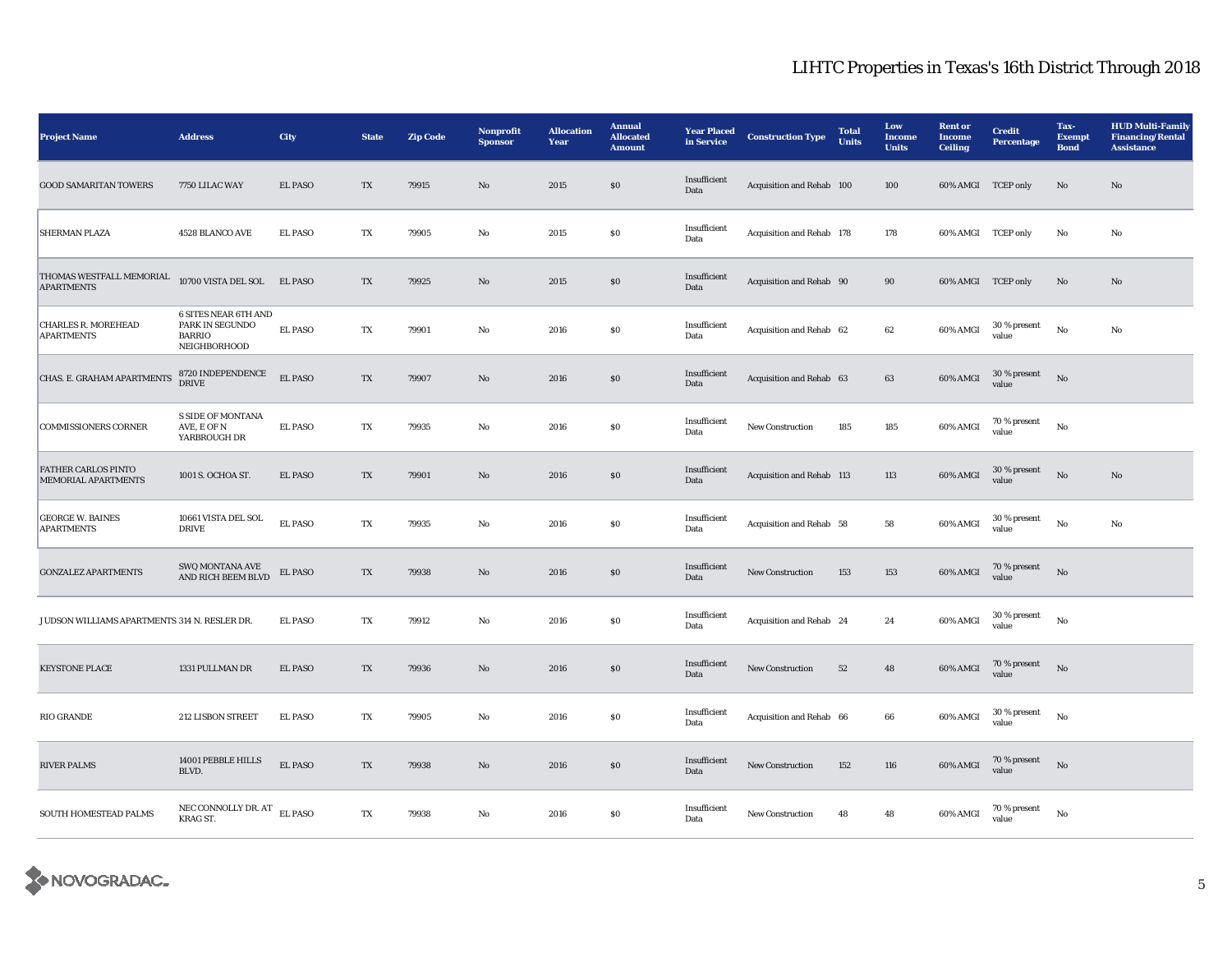| <b>Project Name</b>                         | <b>Address</b>                                        | City           | <b>State</b> | <b>Zip Code</b> | Nonprofit<br><b>Sponsor</b> | <b>Allocation</b><br>Year | <b>Annual</b><br><b>Allocated</b><br><b>Amount</b> | <b>Year Placed</b><br>in Service | <b>Construction Type</b>  | <b>Total</b><br>Units | Low<br>Income<br><b>Units</b> | <b>Rent or</b><br><b>Income</b><br><b>Ceiling</b> | <b>Credit</b><br><b>Percentage</b> | Tax-<br><b>Exempt</b><br><b>Bond</b> | <b>HUD Multi-Family</b><br><b>Financing/Rental</b><br><b>Assistance</b> |
|---------------------------------------------|-------------------------------------------------------|----------------|--------------|-----------------|-----------------------------|---------------------------|----------------------------------------------------|----------------------------------|---------------------------|-----------------------|-------------------------------|---------------------------------------------------|------------------------------------|--------------------------------------|-------------------------------------------------------------------------|
| <b>BLUE FLAME</b>                           | 120 N STANTON ST                                      | <b>EL PASO</b> | TX           | 79901           | $\mathbf{No}$               | 2017                      | $\$0$                                              | Insufficient<br>Data             | Not Indicated             | 150                   | 120                           | 60% AMGI                                          | 70 % present<br>value              |                                      |                                                                         |
| CHELSEA PLAZA APARTMENTS                    | 600 CHELSEA                                           | <b>EL PASO</b> | TX           | 79903           | No                          | 2017                      | $\$0$                                              | Insufficient<br>Data             | Acquisition and Rehab 330 |                       | 330                           | 60% AMGI                                          | 30 % present<br>value              |                                      |                                                                         |
| <b>COMMISSIONERS CORNER II</b>              | 10700 MONTANA AVE EL PASO                             |                | TX           | 79935           | No                          | 2017                      | $\$0$                                              | Insufficient<br>Data             | New Construction          | 92                    | $\bf{92}$                     | 60% AMGI                                          | 30 % present<br>value              |                                      |                                                                         |
| <b>MEDANO HEIGHTS</b>                       | NEQ MEDANO DR AND<br>N DESERT BLVD                    | <b>EL PASO</b> | TX           | 79912           | No                          | 2017                      | $\$0$                                              | Insufficient<br>Data             | New Construction          | 146                   | 141                           | 60% AMGI                                          | 70 % present<br>value              |                                      |                                                                         |
| <b>SUN PLAZA</b>                            | 1221 E SAN ANTONIO<br>AVE                             | <b>EL PASO</b> | TX           | 79901           | No                          | 2017                      | \$0                                                | Insufficient<br>Data             | Acquisition and Rehab 330 |                       | 330                           | 60% AMGI                                          | 30 % present<br>value              |                                      |                                                                         |
| <b>VILLAS AT SANDSTONE</b>                  | 3268 N. ZARAGOZA<br>ROAD                              | <b>EL PASO</b> | TX           | 79938           | No                          | 2017                      | $\$0$                                              | Insufficient<br>Data             | New Construction          | 118                   | 118                           | 60% AMGI                                          | 70 % present<br>value              |                                      |                                                                         |
| <b>VINTON PALMS</b>                         | 7755 DE ALVA DRIVE                                    | <b>VINTON</b>  | TX           | 79821           | $\mathbf{N}\mathbf{o}$      | 2017                      | \$0                                                | Insufficient<br>Data             | <b>New Construction</b>   | 40                    | 40                            | 60% AMGI                                          | 70 % present<br>value              |                                      |                                                                         |
| AMBROSIO GUILLEN<br><b>APARTMENTS</b>       | 621 E. 9TH AVENUE                                     | <b>EL PASO</b> | TX           | 79901           | No                          | 2018                      | SO.                                                | Insufficient<br>Data             | Acquisition and Rehab 130 |                       | 130                           | 60% AMGI                                          | 30 % present<br>value              |                                      |                                                                         |
| JACKIE ROBINSON MEMORIAL AP 421 MANGRUM CIR |                                                       | <b>EL PASO</b> | TX           | 79912           | $\mathbf{N}\mathbf{o}$      | 2018                      | $\$0$                                              | Insufficient<br>Data             | Acquisition and Rehab 186 |                       | 186                           | $60\%$ AMGI                                       | 30 % present<br>value              |                                      |                                                                         |
| JOHN CRAMER MEMORIAL APART 184 BARKER RD.   |                                                       | <b>EL PASO</b> | TX           | 79915           | No                          | 2018                      | SO.                                                | Insufficient<br>Data             | Acquisition and Rehab 144 |                       | 144                           | 60% AMGI                                          | 30 % present<br>value              |                                      |                                                                         |
| METRO 31 SENIOR COMMUNITY                   | SEC OF WREN AVE AND $$\rm \,EL~PASO$$ GALLIVANT PLACE |                | TX           | 79924           | $\mathbf{N}\mathbf{o}$      | 2018                      | $\$0$                                              | Insufficient<br>Data             | New Construction          | 95                    | 87                            | 60% AMGI                                          | 70 % present<br>value              |                                      |                                                                         |
| MLK MEMORIAL APARTMENTS                     | 9101 BUTTERNUT<br><b>STREET</b>                       | <b>EL PASO</b> | TX           | 79907           | No                          | 2018                      | $\$0$                                              | Insufficient<br>Data             | Acquisition and Rehab 152 |                       | 152                           | 60% AMGI                                          | 30 % present<br>value              |                                      |                                                                         |
| <b>SANDOVAL</b>                             | 5353 RIDGE STREET                                     | <b>EL PASO</b> | TX           | 79932           | No                          | 2018                      | \$0                                                | Insufficient<br>Data             | Acquisition and Rehab 224 |                       | 222                           | 60% AMGI                                          | 30 % present<br>value              |                                      |                                                                         |
| <b>SHERMAN PLAZA SOUTH</b>                  | 4528 BLANCO AVE. AND EL PASO<br>110 BARCELONA         |                | TX           | 79905           | $_{\rm No}$                 | 2018                      | $\$0$                                              | Insufficient<br>Data             | Acquisition and Rehab 194 |                       | 194                           | 60% AMGI                                          | 30 % present<br>value              |                                      |                                                                         |

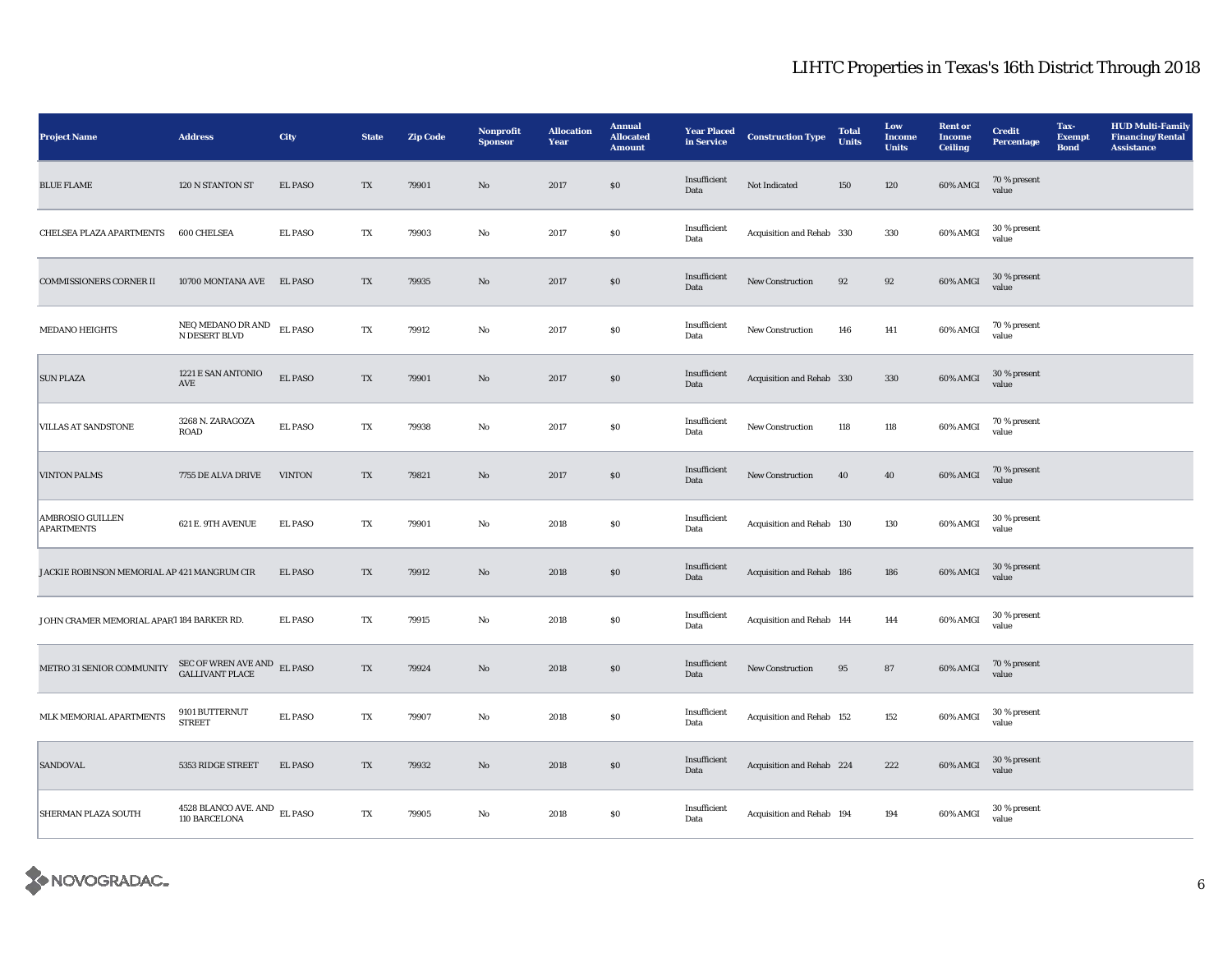| <b>Project Name</b>        | <b>Address</b>                             | City                | <b>State</b> | <b>Zip Code</b> | Nonprofit<br><b>Sponsor</b> | <b>Allocation</b><br>Year | <b>Annual</b><br><b>Allocated</b><br><b>Amount</b> | <b>Year Placed</b><br>in Service | <b>Construction Type</b>  | <b>Total</b><br><b>Units</b> | Low<br><b>Income</b><br><b>Units</b> | <b>Rent or</b><br><b>Income</b><br><b>Ceiling</b> | <b>Credit</b><br><b>Percentage</b> | Tax-<br><b>Exempt</b><br><b>Bond</b> | <b>HUD Multi-Family</b><br><b>Financing/Rental</b><br><b>Assistance</b> |
|----------------------------|--------------------------------------------|---------------------|--------------|-----------------|-----------------------------|---------------------------|----------------------------------------------------|----------------------------------|---------------------------|------------------------------|--------------------------------------|---------------------------------------------------|------------------------------------|--------------------------------------|-------------------------------------------------------------------------|
| <b>TAYS NORTH</b>          | 2114 MAGOFFIN<br><b>AVENUE</b>             | EL PASO             | TX           | 79901           | $\mathbf{N}\mathbf{o}$      | 2018                      | $\$0$                                              | Insufficient<br>Data             | Acquisition and Rehab 278 |                              | 278                                  | 60% AMGI                                          | 30 % present<br>value              |                                      |                                                                         |
| <b>VALLE VERDE</b>         | 224 S. ASCARATE<br><b>STREET</b>           | <b>EL PASO</b>      | TX           | 79905           | No                          | 2018                      | $\$0$                                              | Insufficient<br>Data             | Acquisition and Rehab 50  |                              | 49                                   | 60% AMGI                                          | 30 % present<br>value              |                                      |                                                                         |
| 907 S MESA ST              | 907 S MESA ST                              | <b>EL PASO</b>      | TX           | 79901           | $\mathbf{N}\mathbf{o}$      | 1988                      | $\$0$                                              | 1988                             | New Construction          | 37                           | 37                                   |                                                   | Not Indicated                      |                                      |                                                                         |
| <b>SOUTH CAMPBELL APTS</b> | 501 1/2 S CAMPBELL ST EL PASO              |                     | TX           | 79901           | No                          | 1988                      | \$0\$                                              | 1988                             | Acquisition and Rehab 31  |                              | 31                                   |                                                   | Not Indicated                      |                                      |                                                                         |
| <b>WESTERN OAKS APTS</b>   | 131 N KENAZO AVE                           | <b>HORIZON CITY</b> | TX           | 79928           | $\mathbf{N}\mathbf{o}$      | 1988                      | $\$0$                                              | 1988                             | <b>New Construction</b>   | 36                           | 36                                   |                                                   | Not Indicated                      |                                      |                                                                         |
| 1922 OLIVE AVE             | 1922 OLIVE AVE                             | <b>EL PASO</b>      | TX           | 79901           | $\mathbf{No}$               | 1989                      | ${\bf S0}$                                         | 1989                             | Acquisition and Rehab 5   |                              | $5\phantom{.0}$                      |                                                   | Not Indicated                      |                                      |                                                                         |
| 3000 RIVERA AVE            | 3000 RIVERA AVE                            | <b>EL PASO</b>      | TX           | 79905           | No                          | 1989                      | $\boldsymbol{\mathsf{S}}\boldsymbol{\mathsf{O}}$   | 1989                             | Acquisition and Rehab 9   |                              | $\boldsymbol{9}$                     |                                                   | Not Indicated                      |                                      |                                                                         |
| 315 W OVERLAND AVE         | 315 W OVERLAND AVE EL PASO                 |                     | TX           | 79901           | No                          | 1989                      | $\$0$                                              | 1989                             | Acquisition and Rehab 17  |                              | 17                                   |                                                   | Not Indicated                      |                                      |                                                                         |
| <b>406 S CAMPBELL ST</b>   | <b>406 S CAMPBELL ST</b>                   | <b>EL PASO</b>      | TX           | 79901           | No                          | 1989                      | \$0\$                                              | 1989                             | Acquisition and Rehab 12  |                              | 12                                   |                                                   | Not Indicated                      |                                      |                                                                         |
| 414-416 SOUTH FLORENCE     | <b>414 S FLORENCE ST</b>                   | <b>EL PASO</b>      | TX           | 79901           | No                          | 1989                      | $\$0$                                              | 1989                             | Acquisition and Rehab 11  |                              | 11                                   |                                                   | Not Indicated                      |                                      |                                                                         |
| 614 S MESA ST              | 614 S MESA ST                              | EL PASO             | TX           | 79901           | No                          | 1989                      | \$0\$                                              | 1989                             | Acquisition and Rehab 14  |                              | 14                                   |                                                   | Not Indicated                      |                                      |                                                                         |
| <b>LORENA APTS</b>         | 525 PROSPECT ST                            | <b>EL PASO</b>      | TX           | 79902           | No                          | 1989                      | S <sub>0</sub>                                     | 1989                             | Acquisition and Rehab 20  |                              | 20                                   |                                                   | Not Indicated                      |                                      |                                                                         |
| 1901 E SAN ANTONIO AVE     | 1901 E SAN ANTONIO<br>$\operatorname{AVE}$ | <b>EL PASO</b>      | TX           | 79901           | $\rm No$                    | 1989                      | $\boldsymbol{\mathsf{S}}\boldsymbol{\mathsf{O}}$   | 1990                             | Acquisition and Rehab 7   |                              | $7\phantom{.0}$                      |                                                   | Not Indicated                      |                                      |                                                                         |
| 2121 CENTRAL AVE           | $2121$ CENTRAL AVE $\,$                    | <b>EL PASO</b>      | TX           | 79905           | $_{\rm No}$                 | 1989                      | $\$0$                                              | 1991                             | Acquisition and Rehab 12  |                              | 12                                   |                                                   | Not Indicated                      |                                      |                                                                         |

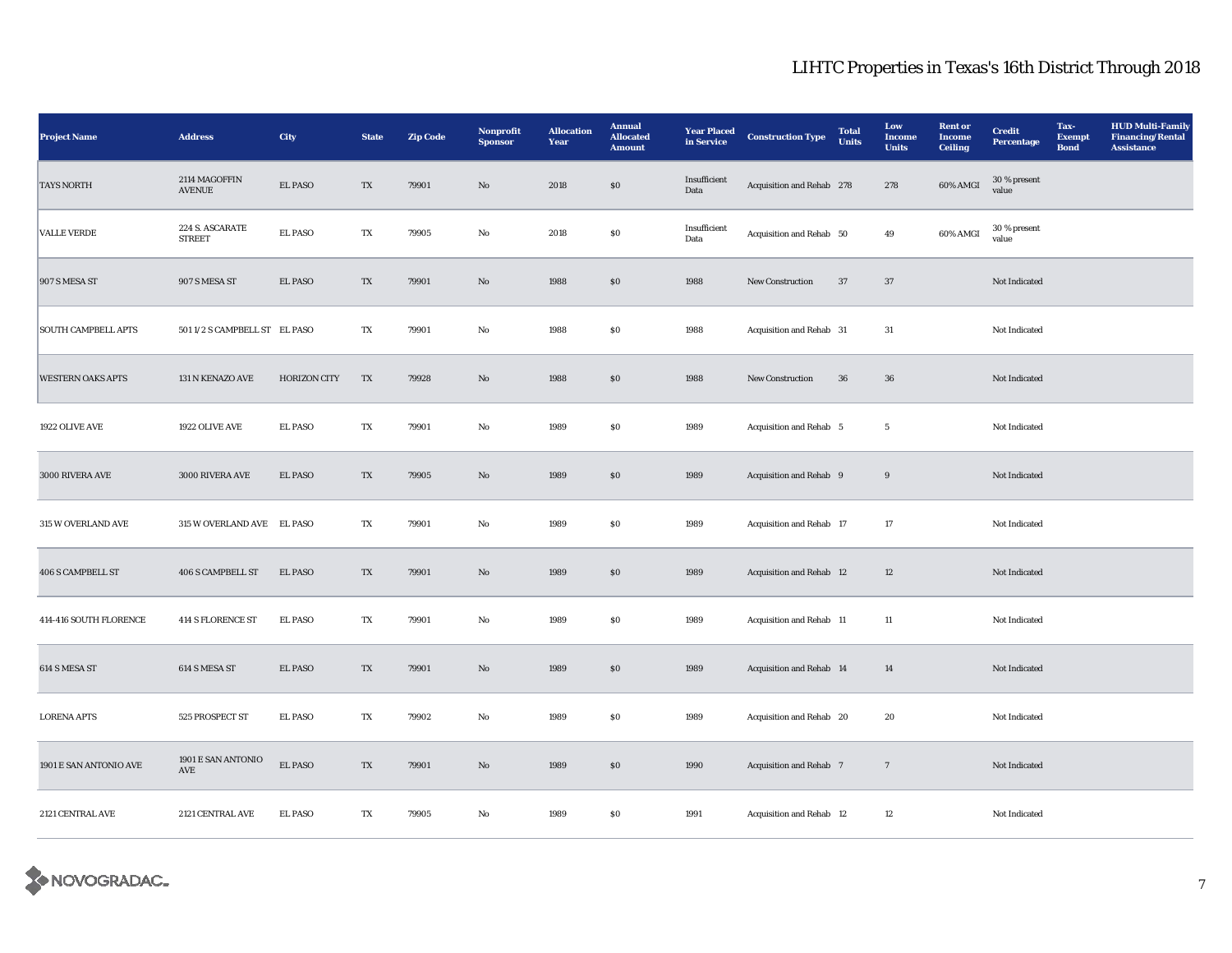| <b>Project Name</b>                              | <b>Address</b>           | City           | <b>State</b> | <b>Zip Code</b> | Nonprofit<br><b>Sponsor</b> | <b>Allocation</b><br>Year | <b>Annual</b><br><b>Allocated</b><br><b>Amount</b> | <b>Year Placed</b><br>in Service | <b>Construction Type</b> | <b>Total</b><br><b>Units</b> | Low<br><b>Income</b><br><b>Units</b> | <b>Rent or</b><br><b>Income</b><br><b>Ceiling</b> | <b>Credit</b><br><b>Percentage</b> | Tax-<br><b>Exempt</b><br><b>Bond</b> | <b>HUD Multi-Family</b><br><b>Financing/Rental</b><br><b>Assistance</b> |
|--------------------------------------------------|--------------------------|----------------|--------------|-----------------|-----------------------------|---------------------------|----------------------------------------------------|----------------------------------|--------------------------|------------------------------|--------------------------------------|---------------------------------------------------|------------------------------------|--------------------------------------|-------------------------------------------------------------------------|
| 3100 FRUTAS AVE                                  | 3100 FRUTAS AVE          | <b>EL PASO</b> | TX           | 79905           | $\mathbf{N}\mathbf{o}$      | 1989                      | $\$0$                                              | 1991                             | Acquisition and Rehab 7  |                              | $7\phantom{.0}$                      |                                                   | Not Indicated                      |                                      |                                                                         |
| 3201 RIVERA AVE                                  | 3201 RIVERA AVE          | <b>EL PASO</b> | TX           | 79905           | $_{\rm No}$                 | 1989                      | ${\bf S0}$                                         | 1991                             | Acquisition and Rehab 13 |                              | 13                                   |                                                   | Not Indicated                      |                                      |                                                                         |
| 332 LEON ST                                      | 332 LEON ST              | <b>EL PASO</b> | TX           | 79901           | $\mathbf{No}$               | 1989                      | S <sub>0</sub>                                     | 1991                             | Acquisition and Rehab 12 |                              | 12                                   |                                                   | Not Indicated                      |                                      |                                                                         |
| 600 S FLORENCE ST                                | 600 S FLORENCE ST        | <b>EL PASO</b> | TX           | 79901           | No                          | 1989                      | ${\bf S0}$                                         | 1991                             | Acquisition and Rehab 35 |                              | $35\,$                               |                                                   | Not Indicated                      |                                      |                                                                         |
| <b>608 S CAMPBELL ST</b>                         | <b>608 S CAMPBELL ST</b> | <b>EL PASO</b> | TX           | 79901           | No                          | 1989                      | \$0\$                                              | 1991                             | Acquisition and Rehab 29 |                              | 29                                   |                                                   | Not Indicated                      |                                      |                                                                         |
| 609 S OREGON ST                                  | 609 S OREGON ST          | <b>EL PASO</b> | TX           | 79901           | No                          | 1989                      | $\$0$                                              | 1991                             | Acquisition and Rehab 25 |                              | 25                                   |                                                   | Not Indicated                      |                                      |                                                                         |
| <b>MESA &amp; SOUTH OREGON</b><br><b>STREETS</b> | 801 S MESA ST            | EL PASO        | TX           | 79901           | $\mathbf{No}$               | 1989                      | $\boldsymbol{\mathsf{S}}\boldsymbol{\mathsf{O}}$   | 1991                             | Acquisition and Rehab 40 |                              | 40                                   |                                                   | Not Indicated                      |                                      |                                                                         |
| <b>ALTO SOL APTS</b>                             | 4515 SUNRISE AVE         | <b>EL PASO</b> | TX           | 79904           | No                          | 1991                      | $\$0$                                              | 1991                             | New Construction         | 47                           | 47                                   |                                                   | Not Indicated                      |                                      |                                                                         |
| THIRD & FLORENCE                                 | $609\to\!$ THIRD AVE     | EL PASO        | TX           | 79901           | $\rm No$                    | 1991                      | $\boldsymbol{\mathsf{S}}\boldsymbol{\mathsf{O}}$   | 1991                             | Acquisition and Rehab 7  |                              | $7\phantom{.0}$                      |                                                   | Not Indicated                      |                                      |                                                                         |
| MISSOURI STREET RESIDENCE                        | 526 W MISSOURI AVE       | <b>EL PASO</b> | TX           | 79901           | No                          | 1993                      | $\$0$                                              | 1993                             | Acquisition and Rehab 42 |                              | 42                                   |                                                   | Not Indicated                      |                                      |                                                                         |
| 1900 OLIVE AVE                                   | 1900 OLIVE AVE           | <b>EL PASO</b> | TX           | 79901           | $\rm No$                    | 1991                      | $\boldsymbol{\mathsf{S}}\boldsymbol{\mathsf{O}}$   | 1994                             | Acquisition and Rehab 4  |                              | $\overline{4}$                       |                                                   | Not Indicated                      |                                      |                                                                         |
| 2316 MAGOFFIN AVE                                | 2316 MAGOFFIN AVE        | EL PASO        | TX           | 79901           | No                          | 1991                      | \$0\$                                              | 1994                             | Acquisition and Rehab 14 |                              | 14                                   |                                                   | Not Indicated                      |                                      |                                                                         |
| <b>LINDEN</b>                                    | 504 N OREGON ST          | <b>EL PASO</b> | TX           | 79901           | $\mathbf{N}\mathbf{o}$      | 1991                      | \$0\$                                              | 1994                             | Acquisition and Rehab 34 |                              | 34                                   |                                                   | Not Indicated                      |                                      |                                                                         |
| <b>FONSECA LTD</b>                               | 627 FONSECA DR           | <b>EL PASO</b> | TX           | 79905           | No                          | 1995                      | $\$0$                                              | 1997                             | New Construction         | 14                           | 14                                   |                                                   | 70 % present<br>value              | $_{\rm No}$                          |                                                                         |